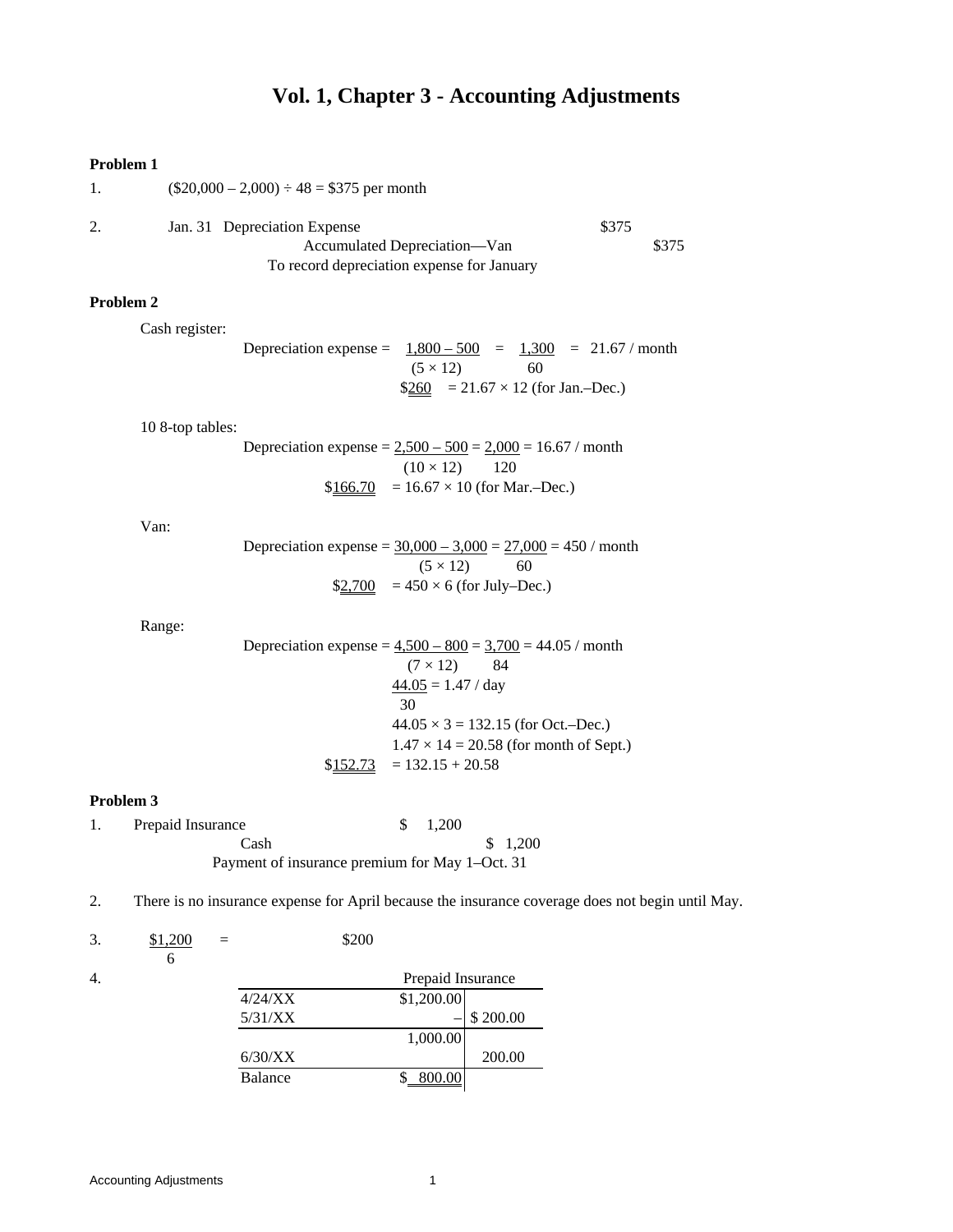|           | 1.     |         |                                       | $$182,500 = $500 / day$ in wages |                                                                                                        |          |           |           |         |
|-----------|--------|---------|---------------------------------------|----------------------------------|--------------------------------------------------------------------------------------------------------|----------|-----------|-----------|---------|
|           |        | 365     |                                       |                                  |                                                                                                        |          |           |           |         |
|           |        |         | $$500 \times 6 \text{ days} = $3,000$ |                                  |                                                                                                        |          |           |           |         |
|           | 2.     |         | <b>Wages Expense</b>                  |                                  |                                                                                                        |          |           | \$3,000   |         |
|           |        |         |                                       |                                  | <b>Accrued Wages Payable</b>                                                                           |          |           |           | \$3,000 |
| Problem 5 |        |         |                                       |                                  |                                                                                                        |          |           |           |         |
| 1.        |        | June 15 | Cash                                  |                                  |                                                                                                        |          | \$<br>400 |           |         |
|           |        |         |                                       | <b>Advance Deposits</b>          |                                                                                                        |          |           | \$<br>400 |         |
|           |        |         |                                       |                                  | To record receipt of deposit as unearned revenue                                                       |          |           |           |         |
| 2.        |        |         |                                       | Accounts Receivable              |                                                                                                        |          | \$<br>100 |           |         |
|           | July 2 |         | <b>Advance Deposits</b>               |                                  |                                                                                                        |          | 200       |           |         |
|           |        |         |                                       | Revenue                          |                                                                                                        |          |           | \$<br>300 |         |
|           |        |         |                                       | To record revenue earned         |                                                                                                        |          |           |           |         |
|           |        |         |                                       | Accounts Receivable              |                                                                                                        |          | \$<br>600 |           |         |
|           | July 3 |         | <b>Advance Deposits</b>               |                                  |                                                                                                        |          | 200       |           |         |
|           |        |         |                                       | Revenue                          |                                                                                                        |          |           | \$<br>800 |         |
|           |        |         |                                       | To record revenue earned         |                                                                                                        |          |           |           |         |
|           |        |         |                                       |                                  |                                                                                                        |          |           |           |         |
| Problem 6 |        |         |                                       |                                  |                                                                                                        |          |           |           |         |
|           | 1.     |         |                                       |                                  | Interest expense = $80,000 \times .06 \times (30 - 4) = $341.92$<br>365                                |          |           |           |         |
|           |        |         | <b>Interest Expense</b>               |                                  |                                                                                                        | \$341.92 |           |           |         |
|           |        |         |                                       | <b>Interest Payable</b>          |                                                                                                        |          |           | \$341.92  |         |
|           | 2.     |         |                                       |                                  | July: $80,000 \times .06 \times (31 / 365) = $407.67$                                                  |          |           |           |         |
|           |        |         |                                       |                                  | August: $80,000 \times .065 \times (31 / 365) = $441.64$                                               |          |           |           |         |
|           |        |         |                                       |                                  | Sept: $80,000 \times .065 \times (30 / 365) = $427.40$                                                 |          |           |           |         |
|           |        |         |                                       |                                  | Oct: $80,000 \times .065 \times (31 / 365) = $441.64$                                                  |          |           |           |         |
|           |        |         |                                       |                                  | Nov: $80,000 \times .065 \times (30 / 365) = $427.40$                                                  |          |           |           |         |
|           |        |         |                                       |                                  | Dec: $80,000 \times .07 \times (31 / 365) = $475.62$                                                   |          |           |           |         |
|           |        |         |                                       |                                  | Interest expense for July–Dec. = $407.67 + 441.64 + 427.40 + 441.64 + 427.40 + 475.62$ =<br>\$2,621.37 |          |           |           |         |
|           | 3.     |         | <b>Interest Expense</b>               |                                  |                                                                                                        | \$475.62 |           |           |         |
|           |        |         |                                       | <b>Interest Payable</b>          |                                                                                                        |          |           | \$475.62  |         |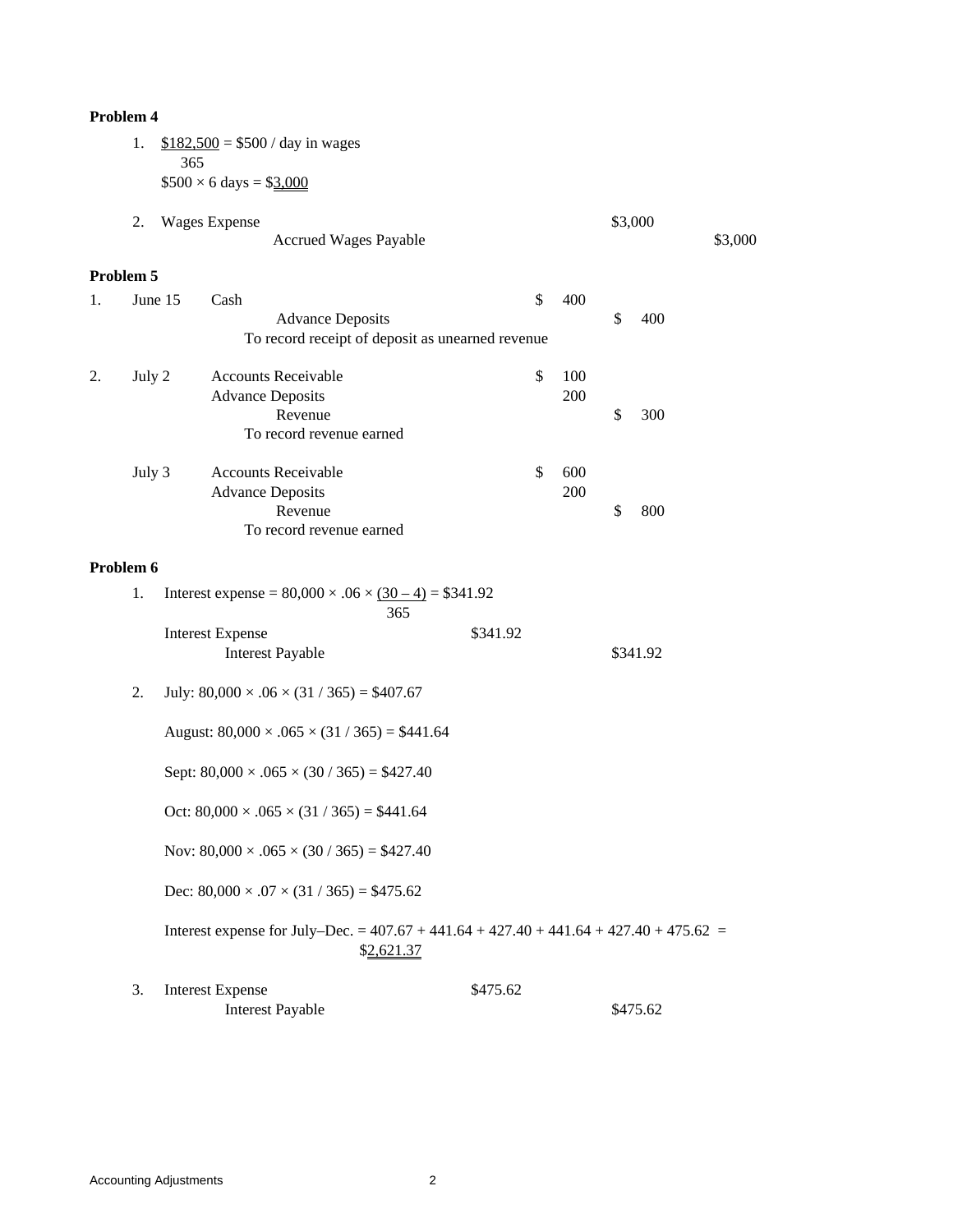| 1. | Average Daily Pay<br>$$4,200 =$                     | \$300 |         |
|----|-----------------------------------------------------|-------|---------|
|    | 14                                                  |       |         |
|    | Pay for the 26th, 27th, 28th, 29th, 30th, and 31st: |       |         |
|    | $6 \times$ \$300                                    |       | \$1,800 |
|    | $\Lambda$ distribution $\Gamma$ is the set          |       |         |

2. Adjusting Entry Wages Expense \$1,800 Accrued Wages Payable \$1,800 To record wages payable at end of January

#### **Problem 8**

| Debit Account                  | Credit Account                     | Deferral or Accrual |
|--------------------------------|------------------------------------|---------------------|
| 1. Wage Expense                | Wages Payable or Accrued Wages     | Accrual             |
| 2. Unearned Revenue            | Revenue                            | Deferral            |
| 3. Depreciation Expense        | <b>Accumulated Depreciation</b>    | Deferral            |
| 4. Rent Expense                | Prepaid Rent                       | Deferral            |
| 5. Accrued Interest Receivable | <b>Interest Income</b>             | Accrual             |
| 6. Electricity Expense         | <b>Electricity Expense Payable</b> | Accrual             |

### **Problem 9**

| 1. | $Interest (March) = Principal$ |         |                    | $\times$ | <u>Rate</u> | <u>Time</u> |
|----|--------------------------------|---------|--------------------|----------|-------------|-------------|
|    |                                | $=$ $-$ | $$5,000.00 \times$ |          | 0.08        | 31/365      |
|    |                                | $=$ $-$ | \$ 33.97           |          |             |             |

2. Adjusting Entry

| <b>Interest Expense</b> |      |             |                                                                   | \$ 33.97 |               |          |
|-------------------------|------|-------------|-------------------------------------------------------------------|----------|---------------|----------|
|                         |      |             |                                                                   |          |               |          |
| Interest (April)        | $=$  | \$5,000.00  | $\times$                                                          | 0.08     | $\times$      | 30/365   |
|                         |      |             |                                                                   |          |               |          |
| <b>Interest Expense</b> |      |             |                                                                   | \$ 32.88 |               |          |
|                         |      |             |                                                                   |          | \$ 32.88      |          |
| Interest (May)          | $=$  | \$5,000.00  | $\times$                                                          | 0.08     | $\times$      | 31/365   |
|                         | $=$  | 33.97<br>\$ |                                                                   |          |               |          |
| Interest Expense        |      |             |                                                                   | \$ 33.97 |               |          |
| <b>Interest Payable</b> |      |             |                                                                   | 66.85    |               |          |
| Notes Payable           |      |             |                                                                   | 500.00   |               |          |
|                         | Cash |             |                                                                   |          | 600.82<br>\$. |          |
|                         |      | $=$         | <b>Interest Payable</b><br>32.88<br>\$<br><b>Interest Payable</b> |          |               | \$ 33.97 |

To record payment of quarterly interest and loan installment.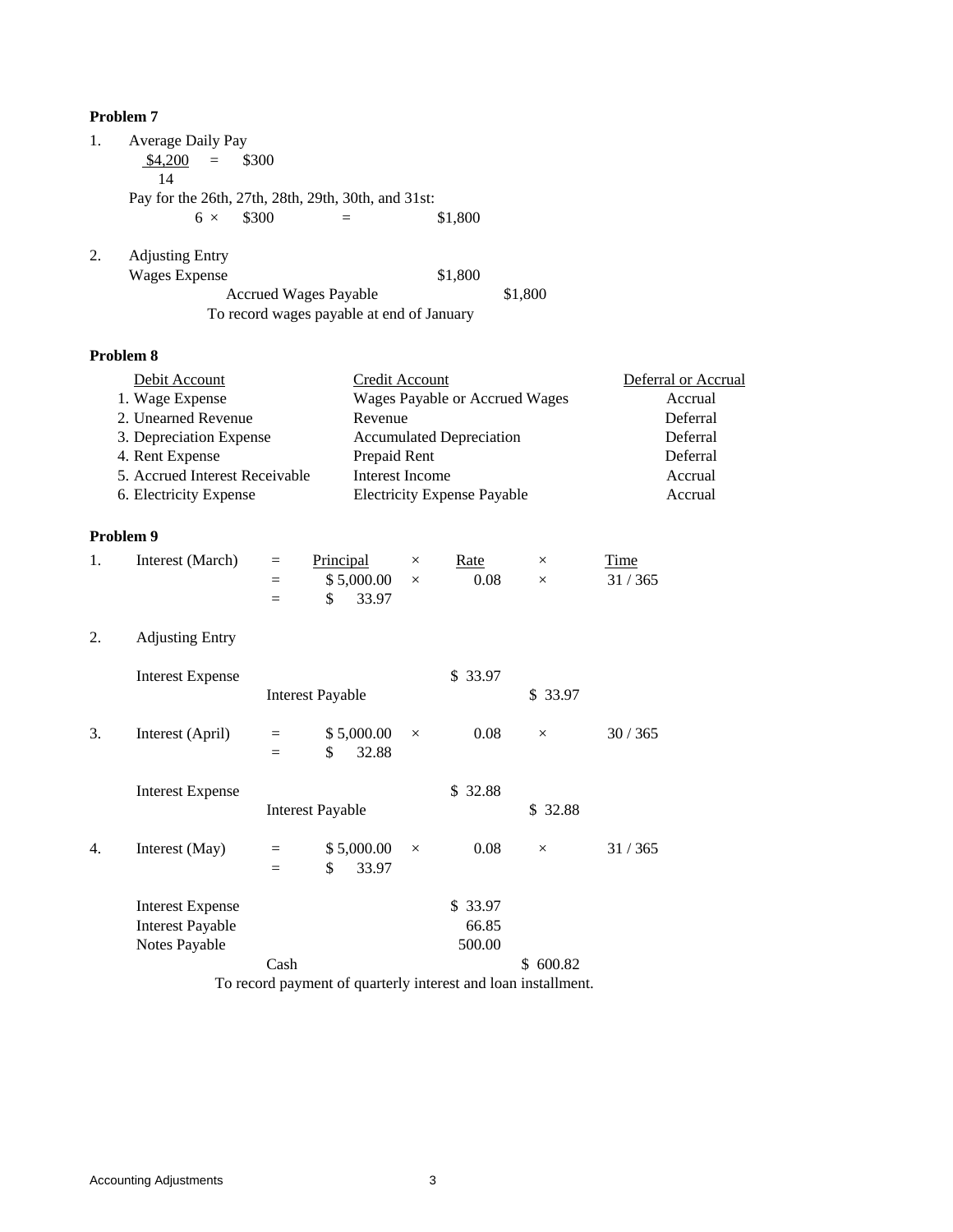## **Problem 10**  (a) Insurance Expense \$11,250 (1) Prepaid Insurance \$11,250 (1) (b) Depreciation Expense \$14,000 (2) Accumulated Depreciation, Equipment \$14,000 (2) (c) Wages Expense  $$1,800$  (3) Accrued Wages Payable  $$1,800$  (3) (d) Interest Expense \$4,000 (4) Interest Payable  $\$4,000$  (4) (e) Guest Deposits \$800 Room Revenue  $$800$

(1) 
$$
\frac{15,000}{12} = 1,250 \times 9 = 11,250
$$

(2) 
$$
\frac{80,000 - 10,000}{5} = \frac{70,000}{5} = 14,000
$$
  
(3) 
$$
\frac{2,100}{7} = 300 \times 6 = 1,800
$$

$$
(4) \qquad \qquad 50,000 \times .08 = 4,000
$$

| Overstate or Understate Net Income | <b>Balance Sheet Effect</b>                                            |
|------------------------------------|------------------------------------------------------------------------|
| 1. Overstate                       | Assets and Owners' Equity will be overstated.                          |
| 2. Understate                      | Liabilities will be overstated; Owners' Equity will be<br>understated. |
| 3. Overstate                       | Assets and Owners' Equity will be overstated.                          |
| 4. Understate                      | Assets and Owners' Equity will be understated.                         |
| 5. Overstate                       | Liabilities will be understated; Owners' Equity will be<br>overstated. |
| 6. Understate                      | Assets and Owners' Equity will be understated.                         |
| 7. Overstate                       | Liabilities will be understated; Owners' Equity will be<br>overstated. |
| 8. Overstate                       | Liabilities will be understated; Owners' Equity will be<br>overstated. |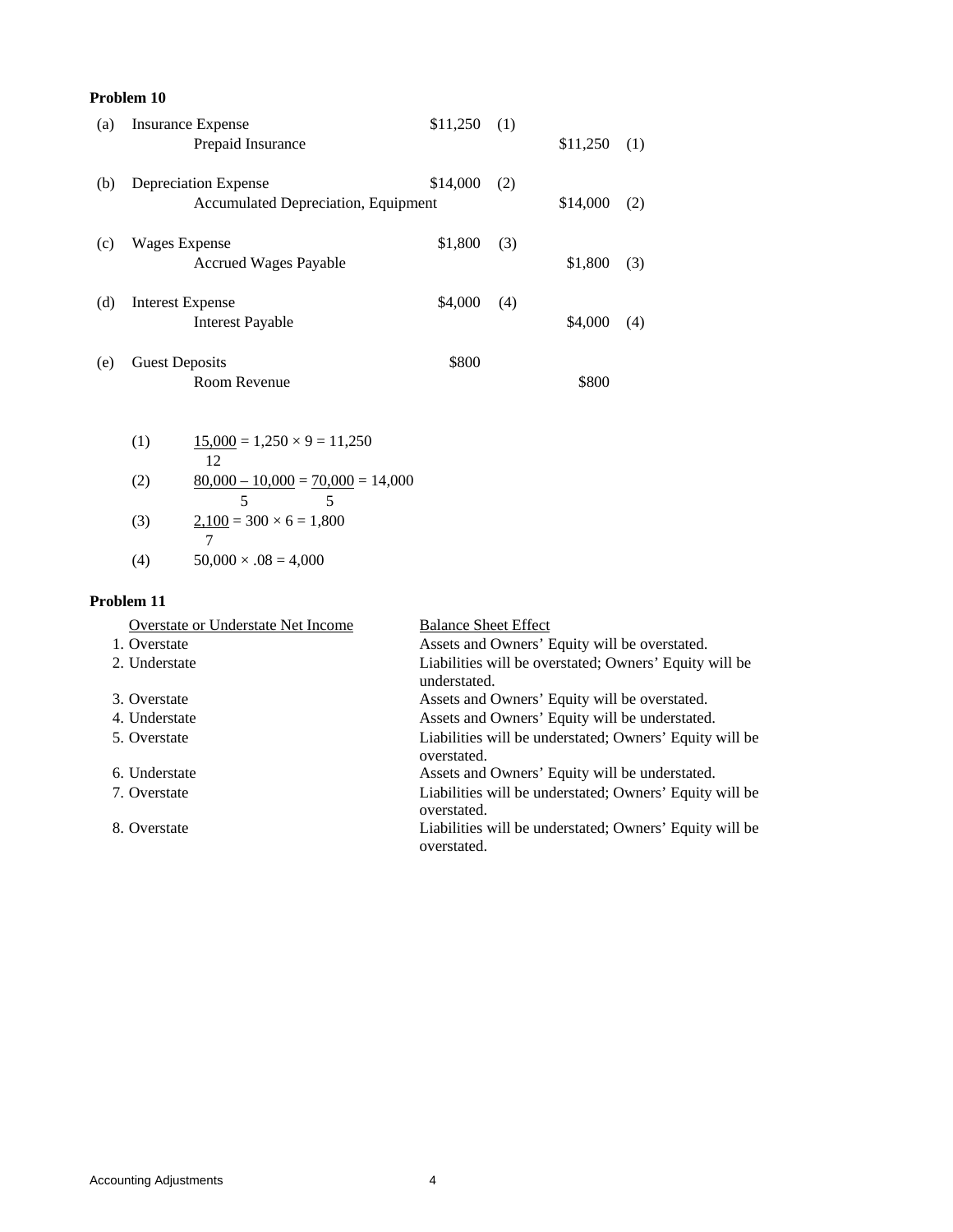| .,      |                         | Supplies              |                          |                                                                | Prepaid Insurance       |                                    |             |                         | F&B Inventory            |             |
|---------|-------------------------|-----------------------|--------------------------|----------------------------------------------------------------|-------------------------|------------------------------------|-------------|-------------------------|--------------------------|-------------|
|         | \$                      | 1,250                 |                          |                                                                | \$<br>1,000             |                                    |             | \$                      | 2,000                    |             |
|         |                         |                       | \$<br>150 f              |                                                                |                         | \$<br>500 b                        |             |                         |                          | \$<br>350 a |
|         | \$                      | 1,100                 |                          |                                                                | \$<br>500               |                                    |             | \$                      | 1,650                    |             |
|         |                         | Acc. Dep.-Equipment   |                          |                                                                | Acc. Dep.—Building      |                                    |             |                         | Salaries Payable         |             |
|         |                         |                       | \$<br>4,000              |                                                                |                         | \$<br>6,000                        |             |                         |                          | \$<br>200e  |
|         |                         |                       | 1,500c                   |                                                                |                         | 2,500 d                            |             |                         |                          | \$<br>200   |
|         |                         |                       | \$<br>5,500              |                                                                |                         | \$<br>8,500                        |             |                         |                          |             |
|         |                         | Cost of F&B Sales     |                          |                                                                | Salaries Expense        |                                    |             |                         | Dep. Expense—Equipment   |             |
|         | \$                      | 26,600                |                          |                                                                | \$<br>1,000             |                                    | $\mathbf c$ | \$                      | 1,500                    |             |
|         |                         | 350                   |                          | e                                                              | 200                     |                                    |             | $\overline{\mathbb{S}}$ | 1,500                    |             |
| a       | \$                      | 26,950                |                          |                                                                | \$<br>1,200             |                                    |             |                         |                          |             |
|         |                         | Dep. Expense-Building |                          |                                                                | <b>Supplies Expense</b> |                                    |             |                         | <b>Insurance Expense</b> |             |
| d       | \$                      | 2,500                 |                          |                                                                | \$<br>2,000             |                                    | b           | \$                      | 500                      |             |
|         | $\overline{\mathsf{s}}$ | 2,500                 |                          | $\mathbf f$                                                    | 150                     |                                    |             | $\overline{\mathbb{S}}$ | 500                      |             |
|         |                         |                       |                          |                                                                | \$<br>2,150             |                                    |             |                         |                          |             |
| 2.      |                         |                       |                          |                                                                |                         |                                    |             |                         |                          |             |
| Dec. 31 |                         |                       |                          | Cost of Food and Beverage Sales<br>Food and Beverage Inventory |                         |                                    |             | \$                      | 350                      | \$<br>350   |
|         |                         |                       |                          |                                                                |                         |                                    |             |                         |                          |             |
| Dec. 31 |                         |                       | <b>Insurance Expense</b> |                                                                |                         |                                    |             | \$                      | 500                      |             |
|         |                         |                       |                          | Prepaid Insurance                                              |                         |                                    |             |                         |                          | \$<br>500   |
| Dec. 31 |                         |                       |                          | Depreciation Expense—Equipment                                 |                         |                                    |             | \$                      | 1,500                    |             |
|         |                         |                       |                          |                                                                |                         | Accumulated Depreciation-Equipment |             |                         |                          | \$<br>1,500 |
|         |                         |                       |                          |                                                                |                         |                                    |             |                         |                          |             |
| Dec. 31 |                         |                       |                          | Depreciation Expense—Building                                  |                         |                                    |             | \$                      | 2,500                    |             |
|         |                         |                       |                          | Accumulated Depreciation-Building                              |                         |                                    |             |                         |                          | \$<br>2,500 |
| Dec. 31 |                         |                       | Salaries Expense         |                                                                |                         |                                    |             | \$                      | 200                      |             |
|         |                         |                       |                          | Salaries Payable                                               |                         |                                    |             |                         |                          | \$<br>200   |
| Dec. 31 |                         |                       | <b>Supplies Expense</b>  |                                                                |                         |                                    |             | \$                      | 150                      |             |
|         |                         |                       |                          | Supplies                                                       |                         |                                    |             |                         |                          | \$<br>150   |
|         |                         |                       |                          |                                                                |                         |                                    |             |                         |                          |             |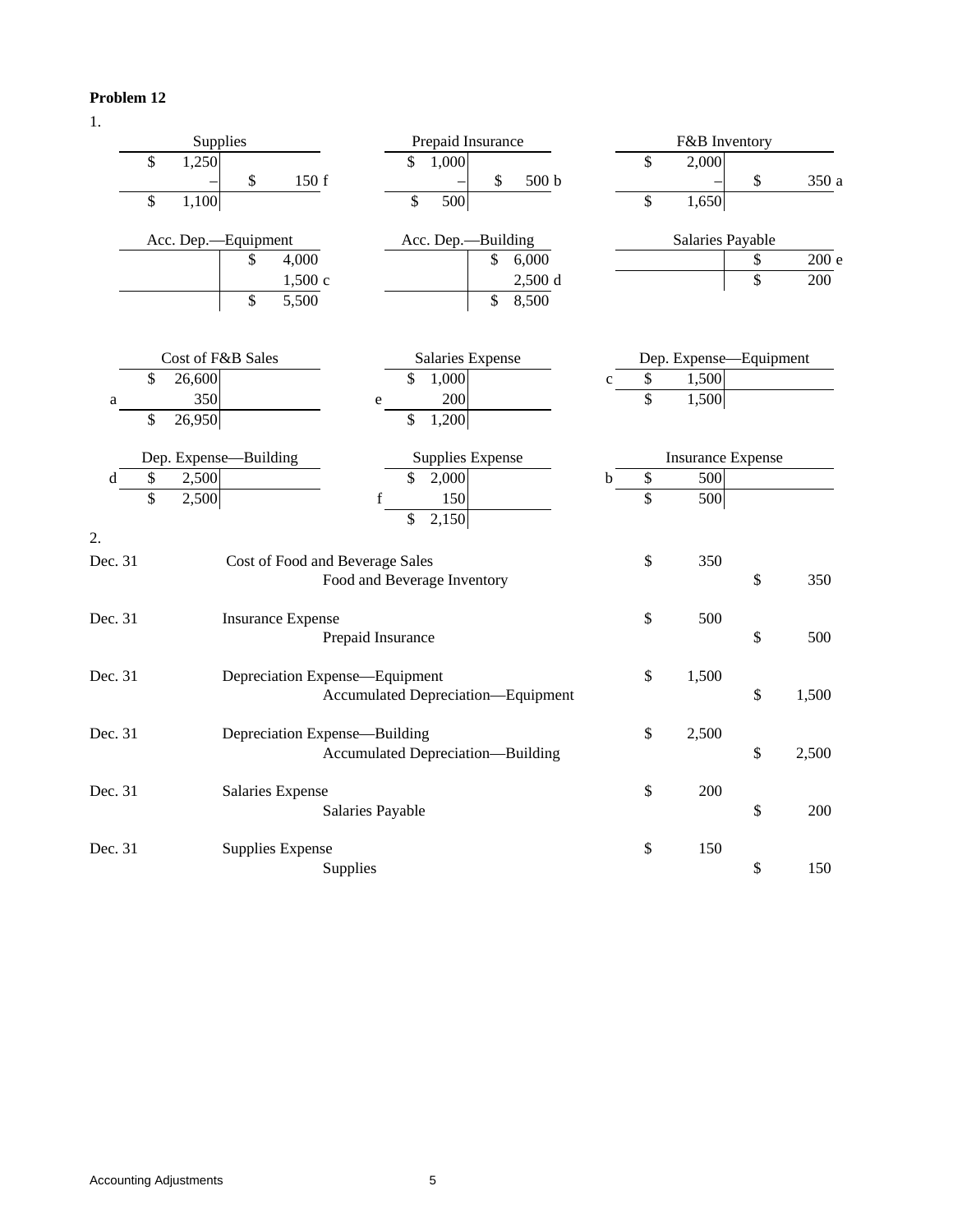|                                 |                      |             |                    |          | <b>Adjusted Trial</b> |             |
|---------------------------------|----------------------|-------------|--------------------|----------|-----------------------|-------------|
|                                 | <b>Trial Balance</b> |             | <b>Adjustments</b> |          | <b>Balance</b>        |             |
| <b>Account Title</b>            | <b>Debit</b>         | Credit      | Debit              | Credit   | Debit                 | Credit      |
| Cash                            | 3,000<br>\$          |             |                    |          | \$3,000               |             |
| <b>Accounts Receivable</b>      | 5,000                |             |                    |          | 5,000                 |             |
| Food Inventory                  | 6,000                |             | (b)                | \$4,000  | 2,000                 |             |
| Equipment                       | 25,000               |             |                    |          | 25,000                |             |
| <b>Accumulated Depreciation</b> |                      | \$<br>5,000 | (c)                | 4,000    |                       | \$<br>9,000 |
| Prepaid Insurance               | 6,000                |             | (a)                | 3,000    | 3,000                 |             |
| <b>Accounts Payable</b>         |                      | 4,000       |                    |          |                       | 4,000       |
| SR, Capital                     |                      | 20,000      |                    |          |                       | 20,000      |
| SR, Withdrawals                 | 4,000                |             |                    |          | 4,000                 |             |
| <b>Sales</b>                    |                      | 200,000     |                    |          |                       | 200,000     |
| Salaries and Wages Expense      | 70,000               |             | \$1,350            | (d)      |                       | 71,350      |
| Cost of Food Sold               | 60,000               |             |                    |          | 60,000                |             |
| <b>Advertising Expenses</b>     | 10,000               |             |                    |          | 10,000                |             |
| <b>Other Operating Expenses</b> | 40,000               |             |                    |          | 40,000                |             |
|                                 | \$229,000            | \$229,000   |                    |          |                       |             |
| <b>Insurance Expense</b>        |                      |             | 3,000              | (a)      | 3,000                 |             |
| Food Expense                    |                      |             | 4,000              | (b)      | 4,000                 |             |
| Depreciation Expense            |                      |             | 4,000              | (d)      | 4,000                 |             |
| <b>Accrued Wages Payable</b>    |                      |             |                    | 1,350    | (c)                   | 1,350       |
|                                 |                      |             | \$12,350           | \$12,350 | \$234,350             | \$234,350   |

|                          | (1) | $\underline{6,000} = 3,000$       |         |         |
|--------------------------|-----|-----------------------------------|---------|---------|
|                          |     | 2                                 |         |         |
|                          | (2) | $6,000 - 4,000 = 2,000$           |         |         |
|                          | (3) | $25,000 - 5,000 = 20,000 = 4,000$ |         |         |
|                          |     | 5<br>5                            |         |         |
|                          | (4) | $2,700 = 270 / day$               |         |         |
|                          |     | 10                                |         |         |
|                          |     | $270 \times 5 = 1,350$            |         |         |
| <b>Adjusting Entries</b> |     |                                   |         |         |
|                          | 1.  | <b>Insurance Expense</b>          | \$3,000 |         |
|                          |     | Prepaid Insurance                 | \$3,000 |         |
|                          | 2.  | Food Expense                      | \$4,000 |         |
|                          |     | Food Inventory                    |         | \$4,000 |
|                          |     |                                   |         |         |
|                          | 3.  | Depreciation Expense              | \$4,000 |         |
|                          |     | <b>Accumulated Depreciation</b>   |         | \$4,000 |
|                          | 4.  |                                   |         |         |
|                          |     | <b>Wages Expense</b>              | \$1,350 |         |
|                          |     | <b>Accrued Wages Payable</b>      |         | \$1,350 |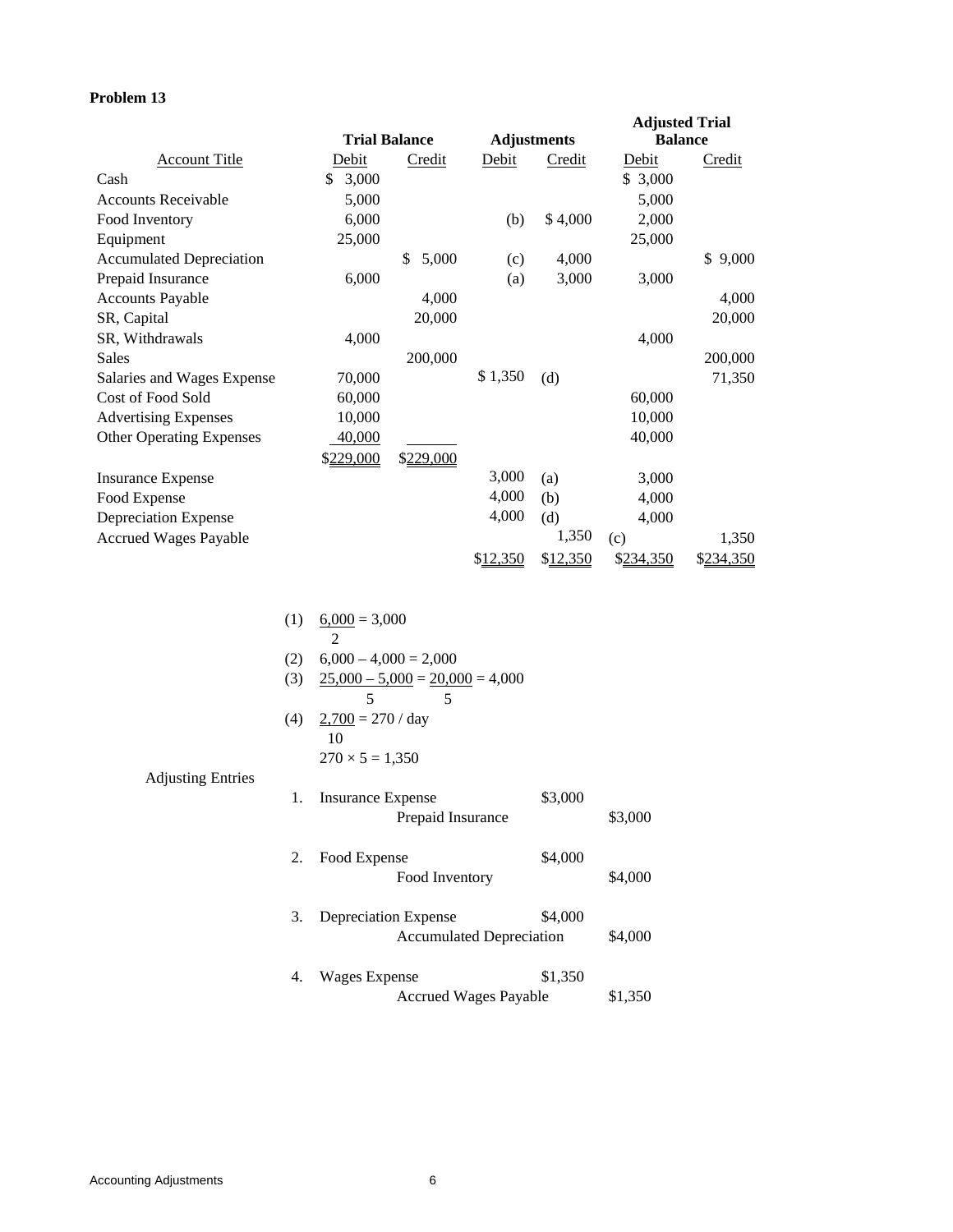| 1. Dec. 31 | Cost of Food and Beverage Sold<br>Food and Beverage Inventory        | \$750      | \$<br>750 |
|------------|----------------------------------------------------------------------|------------|-----------|
| 2. Dec. 31 | <b>Office Supplies Expense</b><br><b>Office Supplies</b>             | \$<br>90   | \$<br>90  |
| 3. Dec. 31 | Depreciation Expense—Furniture<br>Accumulated Depreciation-Furniture | \$3,000    | \$3,000   |
| 4. Dec. 31 | Depreciation Expense—Equipment<br>Accumulated Depreciation—Equipment | \$4,000    | \$4,000   |
| 5. Dec. 31 | Rent Expense<br>Prepaid Rent                                         | \$<br>800  | \$<br>800 |
| 6. Dec. 31 | <b>Wages and Benefits</b><br><b>Accrued Wages</b>                    | \$1,050    | \$1,050   |
| 7. Dec. 31 | Interest Expense<br><b>Interest Payable</b>                          | \$1,401    | \$1,401   |
| 8. Dec. 31 | Repairs and Maintenance Expense<br><b>Accounts Payable</b>           | \$<br>636  | \$<br>636 |
| 9. Dec. 31 | <b>Advance Deposits</b><br>Food and Beverage Revenue                 | 300<br>\$. | \$<br>300 |